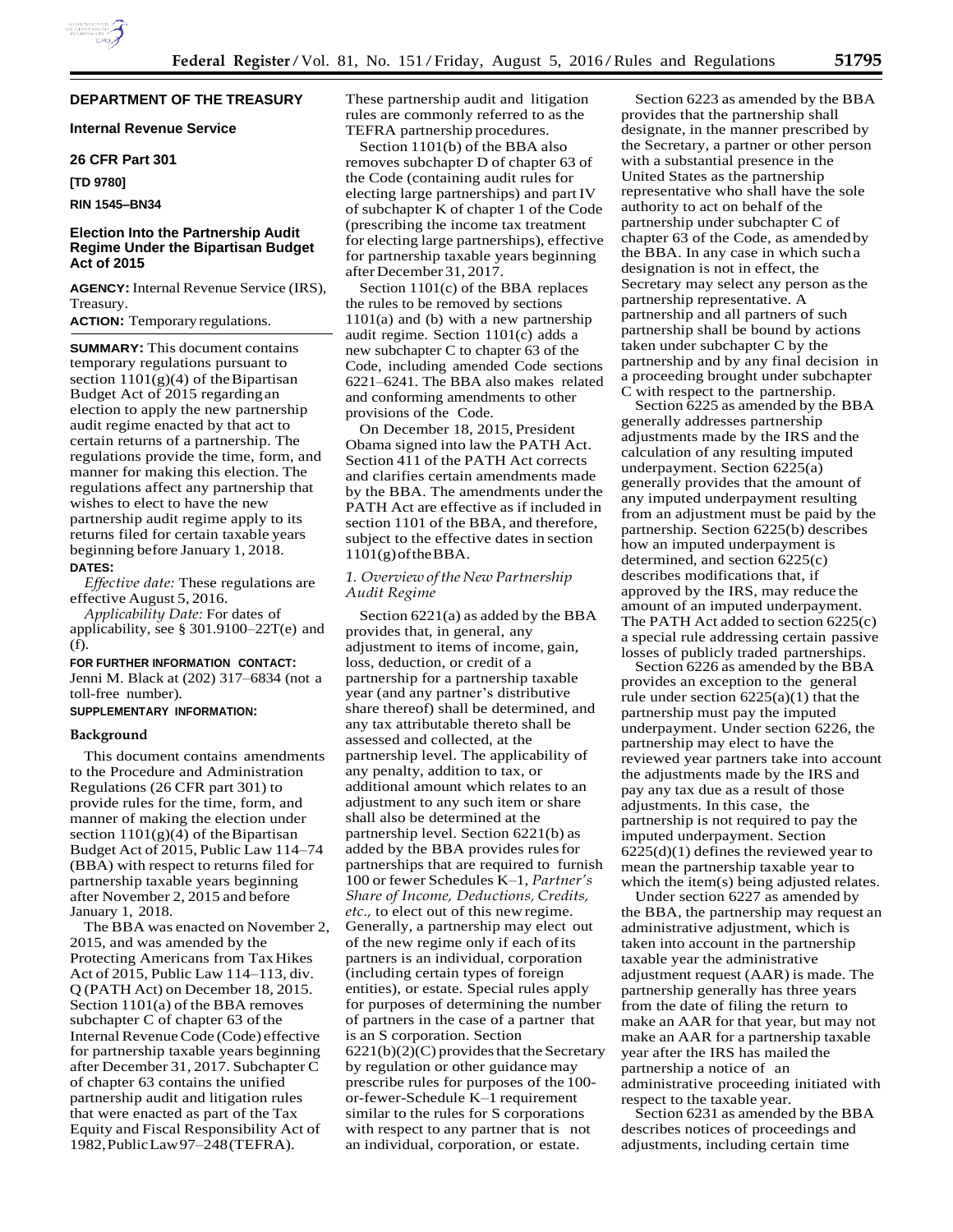frames for mailing the notices and the authority to rescind any notice of adjustment with the partnership's consent. Section 6232(a) as amended by the BBA provides that any imputed underpayment is assessed and collected in the same manner as if it were a tax imposed for the adjustment year by subtitle A, except that in the case of an AAR that reports an underpayment that the partnership elects to pay, the underpayment shall be paid when the request is filed.

Section 6234 as amended by the BBA generally provides that a partnership may seek judicial review of the adjustments within 90 days of the date the notice of final partnership adjustment is mailed. Section 6235 as amended by the BBA provides the period of limitations on making adjustments.

Section 6241 as amended by the BBA provides definitions and special rules, including rules addressing bankruptcy and treatment when a partnership ceases to exist. In particular, section 6241(4) as amended by theBBA provides that no deduction is allowed under subtitle A for any payment required to be made by a partnership under the new partnership audit regime.

#### *2. Effective Dates*

Pursuant to section  $1101(g)(1)$  of the BBA, the amendments made bysection 1101, which repeal the TEFRA partnership procedures and the rules applicable to electing large partnerships and which create the new partnership audit regime, generally apply to returns filed for partnership taxable years beginning after December 31, 2017. Section  $1101(g)(2)$  of the BBA provides that, in the case of an AAR under section 6227 as amended by the BBA, the amendments made by section 1101 apply to requests with respect to returns filed for partnership taxable years beginning after December 31, 2017. Similarly, section  $1101(g)(3)$  of the BBA provides that, in the case of an election to use the alternative to payment of the imputed underpayment by the partnership under section 6226 as amended by the BBA, the amendments made by section 1101 apply to elections with respect to returns filed for partnership taxable years beginning afterDecember 31, 2017.

Section 1101(g)(4) of the BBA provides that a partnership may elect (at such time and in such form and manner as the Secretary may prescribe) forthe amendments made under section 1101 (other than the election out of the new partnership audit regime under section 6221(b) as added by the BBA) to apply to any of its partnership returns filed for

partnership taxable years beginning after November 2, 2015 (the date of the enactment of the BBA) andbefore January 1,2018.

## **Explanation of Provisions**

This Treasury decision adopts temporary regulations set forth in § 301.9100–22T to provide the time, form, and manner for a partnership to make an election pursuant to section  $1101(g)(4)$  of the BBA to have the new partnership audit regime apply to any of its partnership returns filed for a partnership taxable year beginning after November 2, 2015 and before January 1, 2018. Section 301.9100–22T(a) provides the general rule that a partnership may elect at the time and in such form and manner as described in § 301.9100–22T for amendments made by section 1101 of the BBA, except section 6221(b) added by the BBA, to apply to any return of the partnership filed for an eligible taxable year (as defined in § 301.9100–22T(d)). Accordingly, a partnership that elects to apply the new partnership audit regime to a partnership return filed for an eligible taxable year may not elect out of the new rules under the small partnership exception under section 6221(b) as added by BBA, with respect to that return.

Section 301.9100–22 $T(a)$  further provides that an election made not in accordance with these temporary regulations is not valid, and an election, once made, may only be revoked with consent of the IRS. An election is also not valid if it frustrates the purposes of section 1101 of the BBA, which include the collection of any imputed underpayment that may be due by the partnership under section 6225(a) as amended by the BBA. In addition, partnerships may not request an extension of time for making anelection described in § 301.9100–22T under § 301.9100–3.

Section 301.9100–22 $T(d)(1)$  generally provides that for purposes of the temporary regulations, an eligible taxable year is any partnership taxable year beginning after November 2, 2015 and before January 1, 2018. Section 301.9100–22T(d)(2) provides exceptions to the definition of an eligible taxable year to avoid proceedings under both the TEFRA partnership procedures and the new partnership audit regime for the same partnership taxable year. To avoid these multiple proceedings, an election under these temporary regulations does not apply if the partnership has taken the affirmative step to apply the TEFRA partnership procedures with respect to the partnership return for that taxable year. This occurs when the tax matters

partner has filed a request for an administrative adjustment for the partnership taxable year under section  $6227(c)$  of the TEFRA partnership procedures with respect to a partnership taxable year. Similarly, an election under these temporary regulations also does not apply if a partnership that is not subject to the TEFRA partnership procedures has filed an amended return of partnership income for the partnership taxable year.

Under the general rule in § 301.9100– 22T(b), an election to have the new partnership audit regime apply must be made when the IRS first notifies the partnership in writing that a partnership return for an eligible taxable year has been selected for examination (a ''notice of selection for examination''). Section  $301.9100 - 22T(b)(1)$  provides that a partnership that wishes to make an election must do so within 30 days of the date of the notice of selection for examination. The notice of selection for examination referred to in § 301.9100– 22T(b) is a notice that precedes the notice of an administrative proceeding required under section 6231(a) as amended by the BBA. Section 301.9100– 22T(b) provides that the IRS will not issue a notice of an administrative proceeding, which cuts off the partnership's time for filing an AAR under section 6227 as amended bythe BBA, for at least 30 days after it receives a valid election filed in accordance with § 301.9100–22T(b).

During the period of at least 30days after the IRS receives a valid election and before the IRS mails the notice of an administrative proceeding, the partnership may file an AAR under section 6227 as amended by the BBA.

Section 301.9100–22T(b)(2) provides that an election must be in writing and include a statement that the partnership is electing to have the partnership audit regime enacted by the BBA apply to the partnership return identified in the IRS notification of selection for examination. The partnership must write ''Election under Section  $1101(g)(4)$ " at the top of the statement. The statement must be provided to the individual identified in the notice of selection for examination as the IRS contact for the examination. In addition, the statement must be dated and signed by the tax matters partner, as defined under section 6231(a)(7) of the TEFRA partnership procedures and the applicable regulations, or an individual who has the authority to sign the partnership return for the taxable year under examination under section 6063 of the Code, the regulations thereunder, and applicable forms and instructions. The statement must include the name,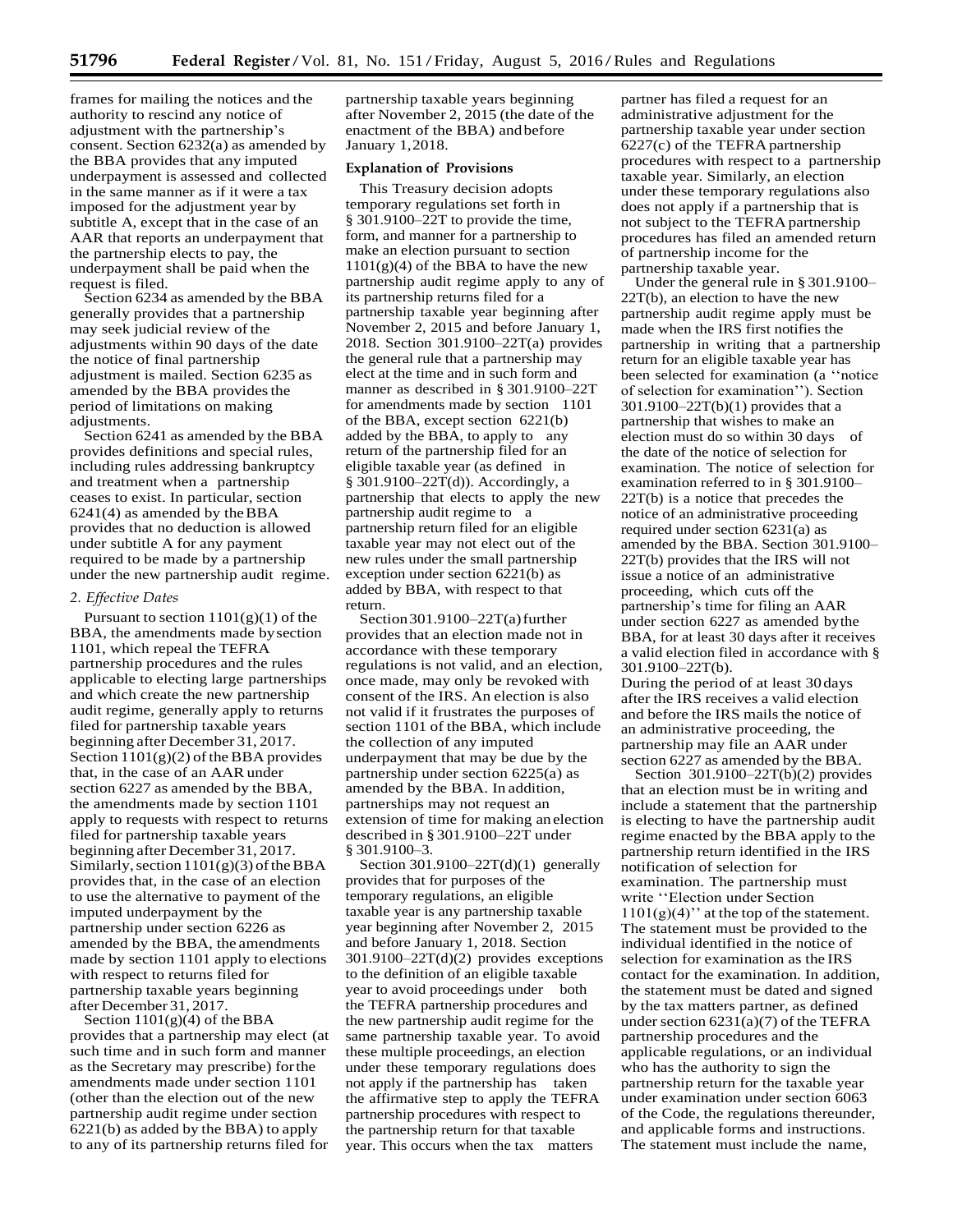taxpayer identification number, address, and telephone number of the individual who signs the statement, as well as the partnership's name, taxpayer identification number, and tax year to which the statement applies. The statement must include representations that the partnership is not insolvent and does not reasonably anticipate becoming insolvent, the partnership is not currently and does not reasonably anticipate becoming subject to a bankruptcy petition under title 11 of the United States Code, and the partnership has sufficient assets, and reasonably anticipates having sufficient assets, to pay the potential imputed underpayment that may be determined during the partnership examination. The statement must also include a representation, signed under penalties of perjury, that the individual signing the statement is duly authorized to make the election under §301.9100–  $22T(b)$  and that, to the best of the individual's knowledge and belief, the statement is true, correct, and complete.

A partnership electing into the new partnership audit regime under the BBA will also be required to designate the partnership representative, as defined in section 6223 as amended by the BBA, and provide the partnership representative's name, taxpayer identification number, address and daytime telephone number, and any other information as required in future guidance regarding the partnership representative. The Treasury Department and the IRS expect toissue additional guidance regarding designation of a partnership representative, including who is eligible to be a partnership representative, under section 6223 as amended by the BBA.

Section 301.9100–22T(c) provides an exception to the general rule in § 301.9100–22T(b) that a partnership may only elect into the new partnership audit regime after first receiving a notice of selection for examination. This exception provides that a partnership that has not received a notice of selection for examination described in § 301.9100–22T(b) may make an election to have the new partnership audit regime apply to a partnership return for an eligible taxable year if the partnership wishes to file an AAR under section 6227 as amended by the BBA. Once an election is made under § 301.9100–22T(c), all aspects of the new partnership audit regime, except section 6221(b) as added by the BBA, apply to the return filed for the eligible taxable year subject to the election. As with an election under § 301.9100– 22T(b), an election under § 301.9100–

22T(c) may not be revoked without consent of the IRS.

An election under §301.9100–22T(c) must be made only in the manner prescribed by the IRS in accordance with the forms and instructions and other guidance issued by the IRS. In no case may an election under § 301.9100– 22T(c) be made earlier than January 1, 2018. Consequently, an AAR under section 6227 as amended by the BBA may not be filed before January 1, 2018 (except by partnerships that have been issued a notice of selection for examination pursuant to the procedures discussed above). An AAR filed before that date (other than an AAR filed bya partnership that made a valid election under §301.9100–22T(b)) will be treated as an AAR by the partnership under section 6227 of the TEFRA partnership procedures, or as an amended return of partnership income for partnerships not subject to the TEFRA partnership procedures, and will prevent the partnership taxable year for which the request, or return, is filed from being an eligible taxable year. *See* § 301.9100– 22T(d)(2). The Treasury Department and the IRS intend to issue guidance regarding AARs under section 6227 as amended by the BBA before January 1, 2018.

#### **Special Analyses**

Certain IRS regulations, including this one, are exempt from the requirements of Executive Order 12866, as supplemented and reaffirmed by Executive Order 13563. Therefore, a regulatory impact assessment is not required. It has also been determined that section  $553(b)$  of the Administrative Procedure Act (5 U.S.C. chapter 5) does not apply to this regulation. These temporary regulations are published pursuant to section  $7805(b)(2)$  of the Code to provide the time, form, and manner for a partnership to make an election pursuant to section  $1101(g)(4)$ of the BBA to have the newpartnership audit regime apply to any of its returns filed for a partnership taxable year beginning after November 2, 2015 and before January 1, 2018. Without this necessary guidance, a partnership would not be able to make a valid election pursuant to section  $1101(g)(4)$ of the BBA. For the applicability of the Regulatory Flexibility Act (5 U.S.C. chapter 6), please refer to the Special Analyses section of the cross-reference notice of proposed rulemaking published in the Proposed Rules section ofthisissueofthe**FederalRegister**. Pursuant to section 7805(f) of the Code, these regulations were submitted to the Chief Counsel for Advocacy of the Small Business Administration for comment on its impact on small business.

#### **Drafting Information**

The principal author of these temporary regulations is Jenni M. Black of the Office of the Associate Chief Counsel (Procedure and Administration). However, other personnel from the Treasury Department and the IRS participated in their development.

## **List of Subjects in 26 CFR Part 301**

Income taxes, Penalties, Reporting and recordkeeping requirements.

#### **Amendments to the Regulations**

Accordingly, 26 CFR part 301 is amended as follows:

# **PART 301—PROCEDURE AND ADMINISTRATION**

**Paragraph 1.** The authority citation for part 301 is amended by adding an entry in numerical order to read as follows:

**Authority:** 26 U.S.C. 7805 \* \* \* \* \* \* \* \* Section 301.9100–22T is also issued under section  $1101(g)(4)$  of Public Law  $114-74$ .

\* \* \* \* \* ■ **Par. 2.**Section 301.9100–22Tis added

to read as follows:

### **§ 301.9100–22T Time, form, and manner of making the election under section 1101(g)(4) of the Bipartisan Budget Act of 2015 for returns filed for partnership taxable years beginning after November 2, 2015 and before January 1, 2018 (temporary).**

(a) *Election.* Pursuant to section 1101(g)(4) of the Bipartisan Budget Act of 2015, Public Law 114–74 (BBA), a partnership may elect at the time and in such form and manner as described in this section for amendments made by section 1101 of the BBA, except section 6221(b) as added by the BBA, to apply to any return of the partnership filed for an eligible taxable year as defined in paragraph (d) of this section. An election is valid only if made in accordance with this section. Once made, an election may only be revoked with the consent of the Internal Revenue Service (IRS). An election is not valid if it frustrates the purposes of section 1101 of the BBA. A partnership may not request an extension of time under § 301.9100–3 for an election described in this section.

(b) *Election on notification by the IRS*—(1) *Timefor making the election.* Except as described in paragraph (c) of this section, an election under this section must be made within 30 days of the date of notification to a partnership,